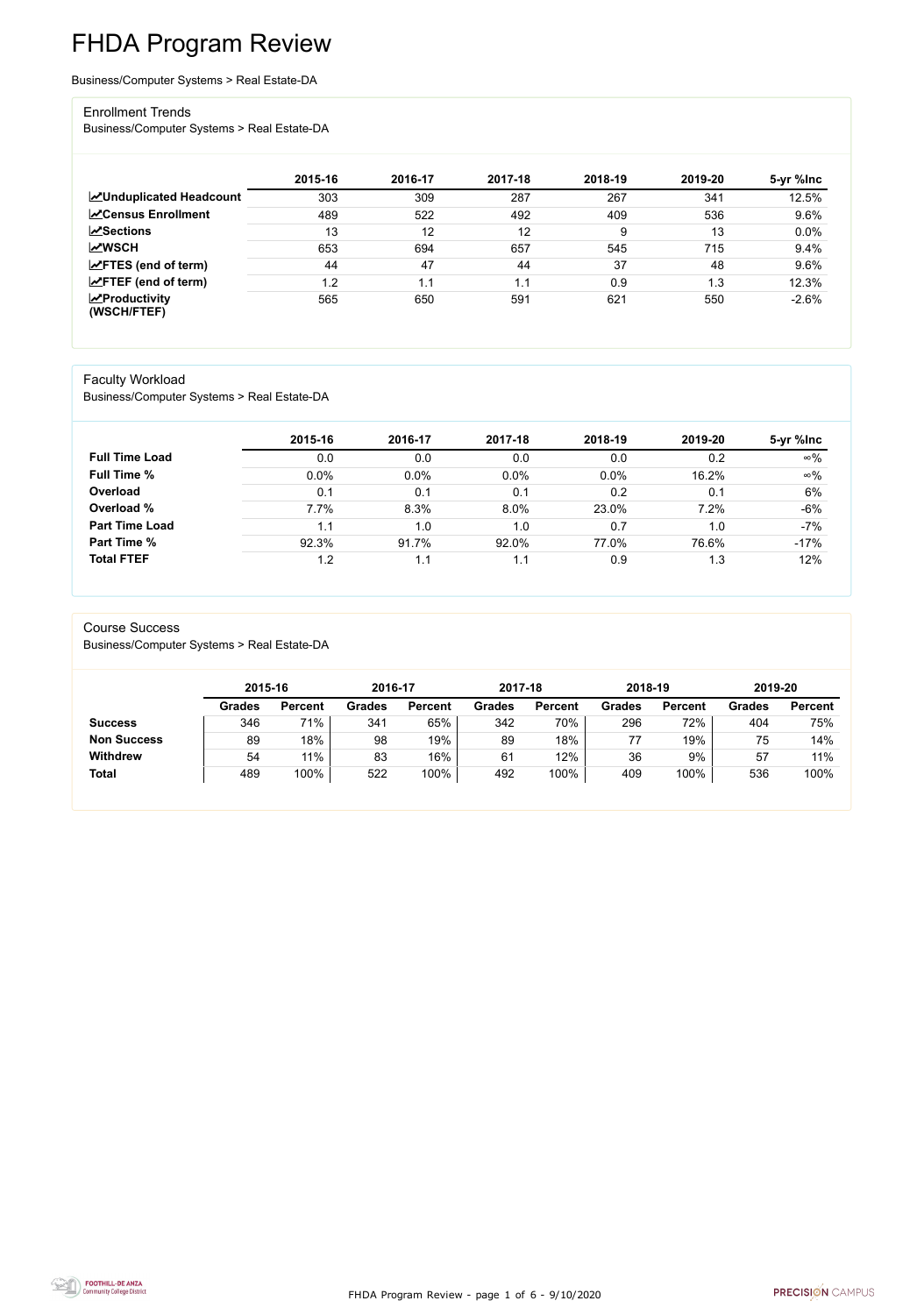FHDA Program Review - page 2 of 6 - 9/10/2020



### Course Success for African American, Latinx, and Filipinx Students

### Course Success for Asian, Native American, Pacific Islander, White, and Decline to State Students

|                    | 2015-16       |                | 2016-17       |                | 2017-18       |                | 2018-19       |                | 2019-20       |                |
|--------------------|---------------|----------------|---------------|----------------|---------------|----------------|---------------|----------------|---------------|----------------|
|                    | <b>Grades</b> | <b>Percent</b> | <b>Grades</b> | <b>Percent</b> | <b>Grades</b> | <b>Percent</b> | <b>Grades</b> | <b>Percent</b> | <b>Grades</b> | <b>Percent</b> |
| <b>Success</b>     | 75            | 62%            | 69            | 51%            | 91            | 65%            | 76            | 60%            | 120           | 67%            |
| <b>Non Success</b> | 31            | 26%            | 38            | 28%            | 32            | 23%            | 39            | 31%            | 35            | 20%            |
| <b>Withdrew</b>    | 15            | 12%            | 27            | 20%            | 17            | 12%            |               | 9%             | 23            | 13%            |
| Total              | 121           | 100%           | 134           | 100%           | 140           | 100%           | 126           | 100%           | 178           | 100%           |

|                    | 2015-16       |                | 2016-17       |                | 2017-18       |                | 2018-19       |                | 2019-20       |                |
|--------------------|---------------|----------------|---------------|----------------|---------------|----------------|---------------|----------------|---------------|----------------|
|                    | <b>Grades</b> | <b>Percent</b> | <b>Grades</b> | <b>Percent</b> | <b>Grades</b> | <b>Percent</b> | <b>Grades</b> | <b>Percent</b> | <b>Grades</b> | <b>Percent</b> |
| <b>Success</b>     | 271           | 74%            | 272           | 70%            | 251           | 71%            | 220           | 78%            | 284           | 79%            |
| <b>Non Success</b> | 58            | 16%            | 60            | 15%            | 57            | 16%            | 38            | 13%            | 40            | 11%            |
| <b>Withdrew</b>    | 39            | 11%            | 56            | $14\%$         | 44            | 13%            | 25            | 9%             | 34            | 9%             |
| <b>Total</b>       | 368           | 100%           | 388           | 100%           | 352           | 100%           | 283           | 100%           | 358           | 100%           |
|                    |               |                |               |                |               |                |               |                |               |                |

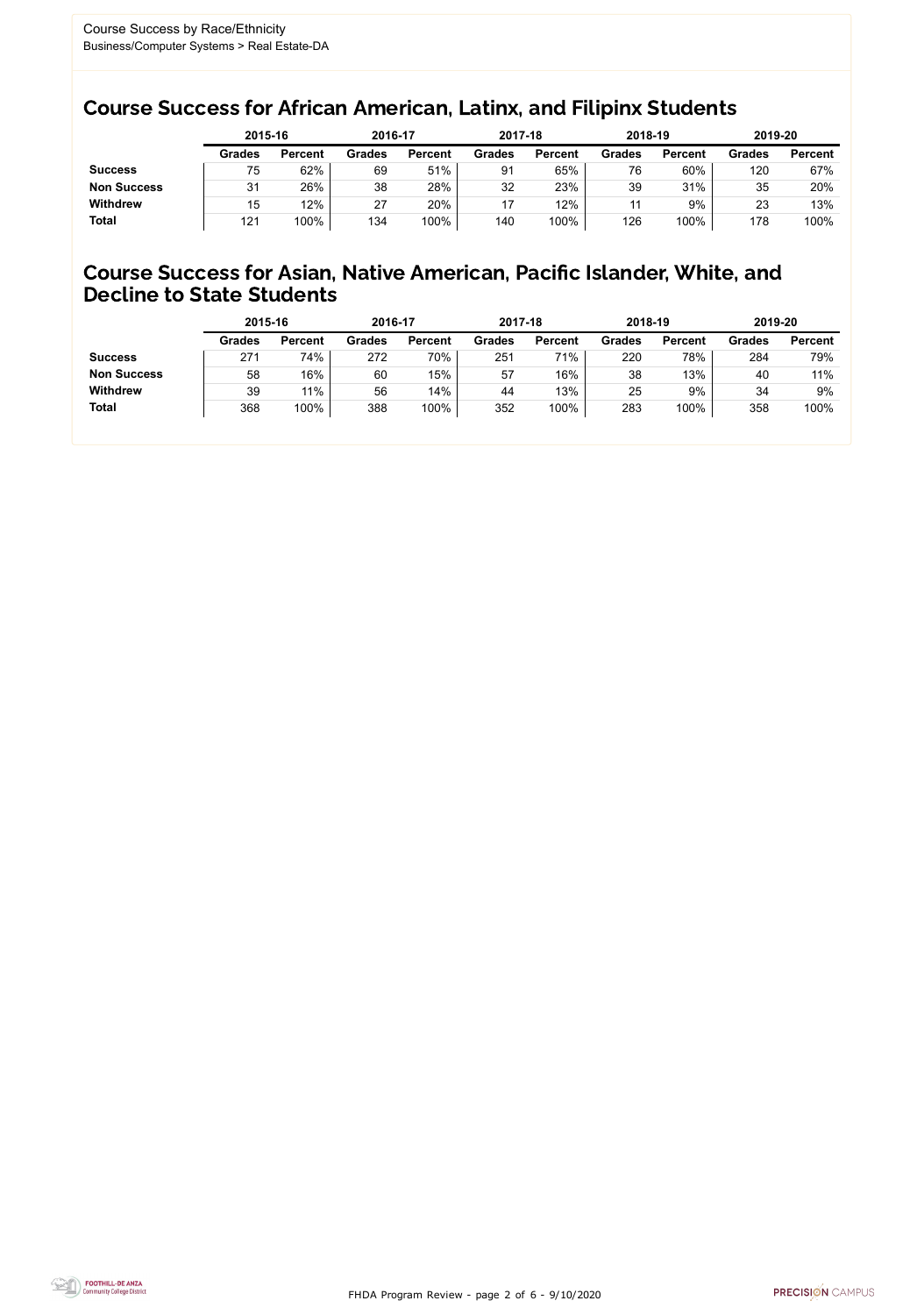

Some courses may continue to be listed but no longer have data due to renumbering or because the course was not offered in the past five years.



### by Gender

|                     | 2015-16 |                |     | 2016-17        |     | 2017-18        | 2018-19 |                | 2019-20 |                |
|---------------------|---------|----------------|-----|----------------|-----|----------------|---------|----------------|---------|----------------|
|                     | Enr     | <b>Percent</b> | Enr | <b>Percent</b> | Enr | <b>Percent</b> | Enr     | <b>Percent</b> | Enr     | <b>Percent</b> |
| <b>Female</b>       | 247     | 51%            | 260 | 50%            | 254 | 52%            | 207     | 51%            | 276     | 51%            |
| <b>Male</b>         | 236     | 48%            | 260 | 50%            | 227 | 46%            | 191     | 47%            | 249     | 46%            |
| <b>Not Reported</b> |         | $1\%$          |     | $0\%$          | 11  | 2%             | 11      | 3%             | 44      | $2\%$          |
| <b>Total</b>        | 489     | 100%           | 522 | 100%           | 492 | 100%           | 409     | 100%           | 536     | 100%           |

## by Ethnicity

|                         | 2015-16 |                |     | 2016-17        |     | 2017-18        |                | 2018-19        |     | 2019-20        |
|-------------------------|---------|----------------|-----|----------------|-----|----------------|----------------|----------------|-----|----------------|
|                         | Enr     | <b>Percent</b> | Enr | <b>Percent</b> | Enr | <b>Percent</b> | Enr            | <b>Percent</b> | Enr | <b>Percent</b> |
| <b>African American</b> | 24      | 5%             | 21  | 4%             | 27  | 5%             | 27             | 7%             | 31  | 6%             |
| <b>Asian</b>            | 246     | 50%            | 240 | 46%            | 204 | 41%            | 167            | 41%            | 172 | 32%            |
| <b>Filipinx</b>         | 21      | 4%             | 8   | 2%             | 2   | $0\%$          | 11             | 3%             | 12  | 2%             |
| Latinx                  | 76      | 16%            | 105 | 20%            | 111 | 23%            | 88             | 22%            | 135 | 25%            |
| <b>Native American</b>  | 3       | $1\%$          | 0   | $0\%$          |     | $0\%$          | 0              | $0\%$          |     | $0\%$          |
| <b>Pacific Islander</b> | 0       | $0\%$          | 2   | $0\%$          | 5   | 1%             | $\overline{2}$ | $0\%$          | 10  | 2%             |
| <b>White</b>            | 107     | 22%            | 135 | 26%            | 129 | 26%            | 100            | 24%            | 136 | 25%            |
| <b>Decline to State</b> | 12      | 2%             | 11  | 2%             | 13  | 3%             | 14             | 3%             | 39  | $7\%$          |
| <b>Total</b>            | 489     | 100%           | 522 | 100%           | 492 | 100%           | 409            | 100%           | 536 | 100%           |

### by Age

|              | 2015-16 |                |     | 2016-17        |     | 2017-18        |     | 2018-19        | 2019-20 |                |
|--------------|---------|----------------|-----|----------------|-----|----------------|-----|----------------|---------|----------------|
|              | Enr     | <b>Percent</b> | Enr | <b>Percent</b> | Enr | <b>Percent</b> | Enr | <b>Percent</b> | Enr     | <b>Percent</b> |
| 19 or less   |         | 2%             |     | 2%             | 14  | 3%             | 19  | 5%             | 28      | 5%             |
| $20 - 24$    | 96      | 20%            | 110 | 21%            | 101 | 21%            | 67  | 16%            | 138     | 26%            |
| 25-39        | 268     | 55%            | 246 | 47%            | 239 | 49%            | 187 | 46%            | 198     | 37%            |
| $40 +$       | 117     | 24%            | 157 | 30%            | 138 | 28%            | 136 | 33%            | 172     | 32%            |
| <b>Total</b> | 489     | 100%           | 522 | 100%           | 492 | 100%           | 409 | 100%           | 536     | 100%           |

## by Education Level

|                           | 2015-16 |                |     | 2016-17        |     | 2017-18        |     | 2018-19        | 2019-20 |                |
|---------------------------|---------|----------------|-----|----------------|-----|----------------|-----|----------------|---------|----------------|
|                           | Enr     | <b>Percent</b> | Enr | <b>Percent</b> | Enr | <b>Percent</b> | Enr | <b>Percent</b> | Enr     | <b>Percent</b> |
| <b>Bachelor or higher</b> | 234     | 48%            | 247 | 47%            | 215 | 44%            | 193 | 47%            | 212     | 40%            |
| <b>Associate</b>          | 26      | 5%             | 34  | 7%             | 40  | 8%             | 29  | 7%             | 45      | 8%             |
| <b>HS/Equivalent</b>      | 211     | 43%            | 218 | 42%            | 210 | 43%            | 161 | 39%            | 261     | 49%            |
| <b>All Other</b>          | 18      | 4%             | 23  | 4%             | 27  | 5%             | 26  | 6%             | 18      | 3%             |
| <b>Total</b>              | 489     | 100%           | 522 | 100%           | 492 | 100%           | 409 | 100%           | 536     | 100%           |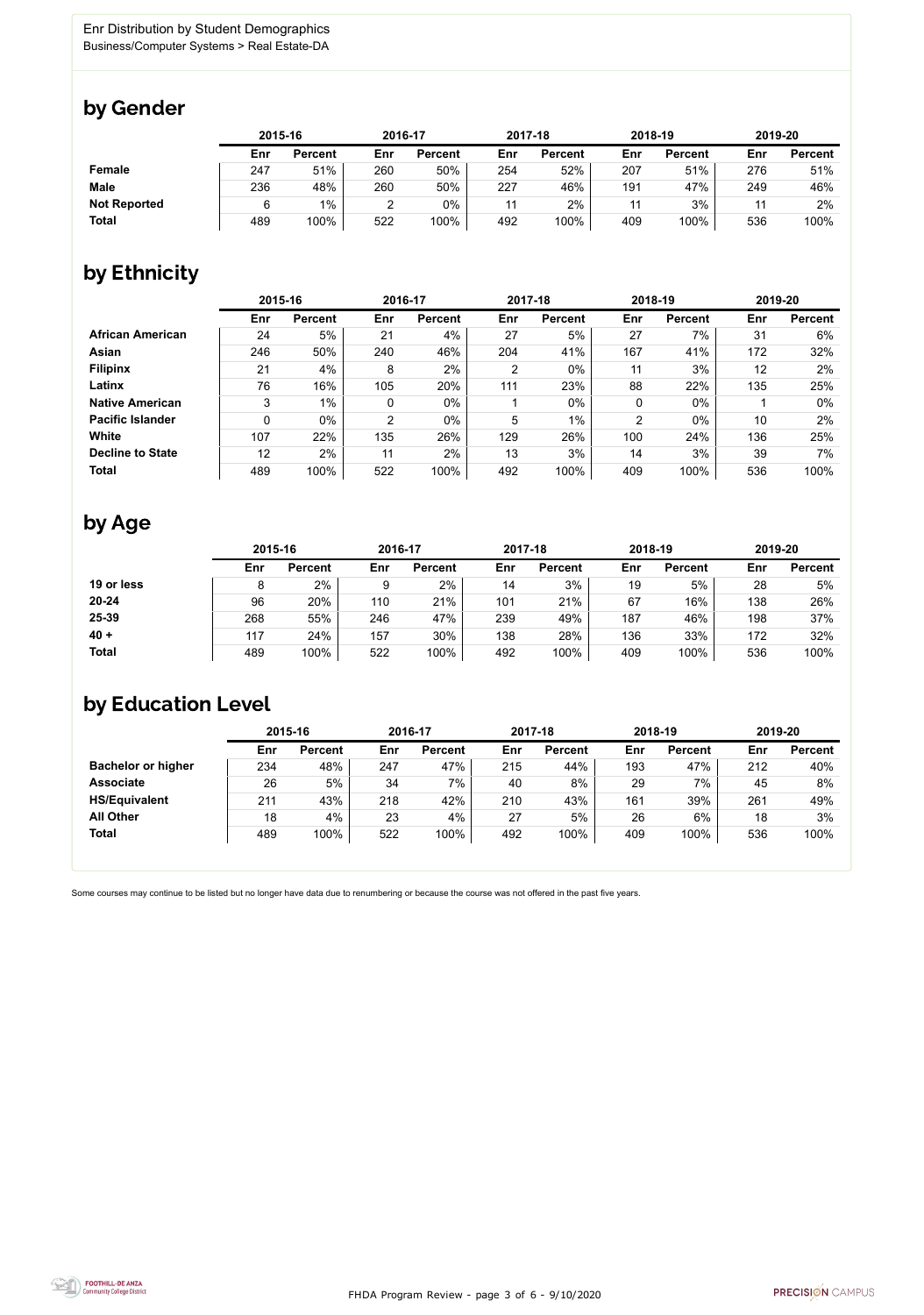FHDA Program Review - page 4 of 6 - 9/10/2020



### Success Rates by Gender Business/Computer Systems > Real Estate-DA

|                     | 2019-20                                                                 |                |               |                |               |                |               |                |  |  |  |  |  |
|---------------------|-------------------------------------------------------------------------|----------------|---------------|----------------|---------------|----------------|---------------|----------------|--|--|--|--|--|
|                     | <b>Total</b><br><b>Withdrew</b><br><b>Non Success</b><br><b>Success</b> |                |               |                |               |                |               |                |  |  |  |  |  |
|                     | <b>Grades</b>                                                           | <b>Percent</b> | <b>Grades</b> | <b>Percent</b> | <b>Grades</b> | <b>Percent</b> | <b>Grades</b> | <b>Percent</b> |  |  |  |  |  |
| <b>Female</b>       | 203                                                                     | 74%            | 49            | 18%            | 24            | 9%             | 276           | 100%           |  |  |  |  |  |
| <b>Male</b>         | 190                                                                     | 76%            | 26            | 10%            | 33            | 13%            | 249           | 100%           |  |  |  |  |  |
| <b>Not Reported</b> | 11                                                                      | 100%           |               | $0\%$          |               | $0\%$          | 11            | 100%           |  |  |  |  |  |
| All                 | 404                                                                     | 75%            | 75            | 14%            | 57            | 11%            | 536           | 100%           |  |  |  |  |  |

|                     |               | 2018-19                              |               |                |               |                 |               |                |  |  |  |  |  |  |
|---------------------|---------------|--------------------------------------|---------------|----------------|---------------|-----------------|---------------|----------------|--|--|--|--|--|--|
|                     |               | <b>Non Success</b><br><b>Success</b> |               |                |               | <b>Withdrew</b> | <b>Total</b>  |                |  |  |  |  |  |  |
|                     | <b>Grades</b> | <b>Percent</b>                       | <b>Grades</b> | <b>Percent</b> | <b>Grades</b> | <b>Percent</b>  | <b>Grades</b> | <b>Percent</b> |  |  |  |  |  |  |
| <b>Female</b>       | 156           | 75%                                  | 37            | 18%            | 14            | 7%              | 207           | 100%           |  |  |  |  |  |  |
| <b>Male</b>         | 130           | 68%                                  | 39            | 20%            | 22            | 12%             | 191           | 100%           |  |  |  |  |  |  |
| <b>Not Reported</b> | 10            | 91%                                  |               | 9%             | U             | $0\%$           | 11            | 100%           |  |  |  |  |  |  |
| All                 | 296           | 72%                                  | 77            | 19%            | 36            | 9%              | 409           | 100%           |  |  |  |  |  |  |

|                     | 2017-18       |                                                         |               |                |               |                |               |                |  |  |  |  |  |
|---------------------|---------------|---------------------------------------------------------|---------------|----------------|---------------|----------------|---------------|----------------|--|--|--|--|--|
|                     |               | <b>Withdrew</b><br><b>Non Success</b><br><b>Success</b> |               |                |               |                |               |                |  |  |  |  |  |
|                     | <b>Grades</b> | <b>Percent</b>                                          | <b>Grades</b> | <b>Percent</b> | <b>Grades</b> | <b>Percent</b> | <b>Grades</b> | <b>Percent</b> |  |  |  |  |  |
| <b>Female</b>       | 175           | 69%                                                     | 45            | 18%            | 34            | 13%            | 254           | 100%           |  |  |  |  |  |
| <b>Male</b>         | 156           | 69%                                                     | 44            | 19%            | 27            | 12%            | 227           | 100%           |  |  |  |  |  |
| <b>Not Reported</b> | 11            | 100%                                                    | 0             | 0%             |               | $0\%$          | 11            | 100%           |  |  |  |  |  |
| All                 | 342           | 70%                                                     | 89            | 18%            | 61            | 12%            | 492           | 100%           |  |  |  |  |  |

|                     |               | 2016-17                              |               |                |               |                |               |                |  |  |
|---------------------|---------------|--------------------------------------|---------------|----------------|---------------|----------------|---------------|----------------|--|--|
|                     |               | <b>Non Success</b><br><b>Success</b> |               |                |               |                | <b>Total</b>  |                |  |  |
|                     | <b>Grades</b> | <b>Percent</b>                       | <b>Grades</b> | <b>Percent</b> | <b>Grades</b> | <b>Percent</b> | <b>Grades</b> | <b>Percent</b> |  |  |
| Female              | 177           | 68%                                  | 43            | 17%            | 40            | 15%            | 260           | 100%           |  |  |
| <b>Male</b>         | 163           | 63%                                  | 54            | 21%            | 43            | 17%            | 260           | 100%           |  |  |
| <b>Not Reported</b> |               | 50%                                  |               | 50%            | 0             | $0\%$          |               | 100%           |  |  |
| <b>All</b>          | 341           | 65%                                  | 98            | 19%            | 83            | 16%            | 522           | 100%           |  |  |

|                     | 2015-16        |                |                    |                |               |                |               |                |
|---------------------|----------------|----------------|--------------------|----------------|---------------|----------------|---------------|----------------|
|                     | <b>Success</b> |                | <b>Non Success</b> |                | Withdrew      |                | <b>Total</b>  |                |
|                     | <b>Grades</b>  | <b>Percent</b> | <b>Grades</b>      | <b>Percent</b> | <b>Grades</b> | <b>Percent</b> | <b>Grades</b> | <b>Percent</b> |
| Female              | 164            | 66%            | 50                 | 20%            | 33            | 13%            | 247           | 100%           |
| <b>Male</b>         | 176            | 75%            | 39                 | 17%            | 21            | 9%             | 236           | 100%           |
| <b>Not Reported</b> | 6              | 100%           | 0                  | $0\%$          | ν             | $0\%$          | 6             | 100%           |
| All                 | 346            | 71%            | 89                 | 18%            | 54            | 11%            | 489           | 100%           |

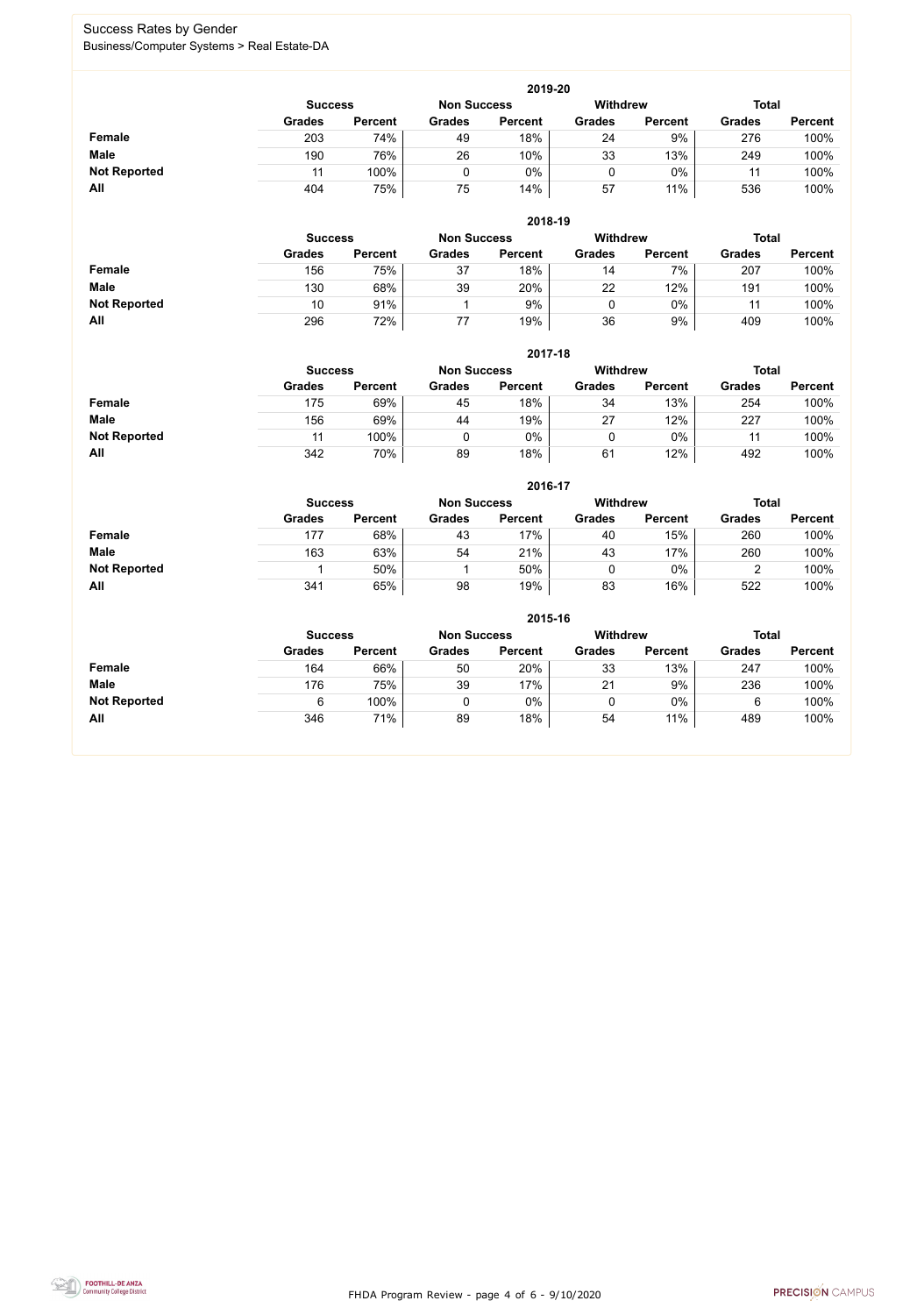FHDA Program Review - page 5 of 6 - 9/10/2020



### Success Rates by Age Business/Computer Systems > Real Estate-DA

|            |                |                |                    | 2019-20         |               |                |               |                |
|------------|----------------|----------------|--------------------|-----------------|---------------|----------------|---------------|----------------|
|            | <b>Success</b> |                | <b>Non Success</b> | <b>Withdrew</b> |               |                | <b>Total</b>  |                |
|            | <b>Grades</b>  | <b>Percent</b> | <b>Grades</b>      | <b>Percent</b>  | <b>Grades</b> | <b>Percent</b> | <b>Grades</b> | <b>Percent</b> |
| 19 or less | 18             | 64%            |                    | 25%             | 3             | 11%            | 28            | 100%           |
| $20 - 24$  | 93             | 67%            | 24                 | 17%             | 21            | 15%            | 138           | 100%           |
| 25-39      | 151            | 76%            | 25                 | 13%             | 22            | 11%            | 198           | 100%           |
| $40 +$     | 142            | 83%            | 19                 | 11%             | 11            | 6%             | 172           | 100%           |
| All        | 404            | 75%            | 75                 | 14%             | 57            | 11%            | 536           | 100%           |

|            | 2018-19        |                    |               |                 |               |                |               |                |  |
|------------|----------------|--------------------|---------------|-----------------|---------------|----------------|---------------|----------------|--|
|            | <b>Success</b> | <b>Non Success</b> |               | <b>Withdrew</b> |               | <b>Total</b>   |               |                |  |
|            | <b>Grades</b>  | <b>Percent</b>     | <b>Grades</b> | <b>Percent</b>  | <b>Grades</b> | <b>Percent</b> | <b>Grades</b> | <b>Percent</b> |  |
| 19 or less |                | 37%                |               | 37%             | 5             | 26%            | 19            | 100%           |  |
| $20 - 24$  | 34             | 51%                | 25            | 37%             | 8             | 12%            | 67            | 100%           |  |
| 25-39      | 135            | 72%                | 34            | 18%             | 18            | 10%            | 187           | 100%           |  |
| $40 +$     | 120            | 88%                | 11            | 8%              | 5             | 4%             | 136           | 100%           |  |
| All        | 296            | 72%                | 77            | 19%             | 36            | 9%             | 409           | 100%           |  |

|            | 2017-18                              |                |               |                |                 |                |               |                |  |
|------------|--------------------------------------|----------------|---------------|----------------|-----------------|----------------|---------------|----------------|--|
|            | <b>Non Success</b><br><b>Success</b> |                |               |                | <b>Withdrew</b> |                | <b>Total</b>  |                |  |
|            | <b>Grades</b>                        | <b>Percent</b> | <b>Grades</b> | <b>Percent</b> | <b>Grades</b>   | <b>Percent</b> | <b>Grades</b> | <b>Percent</b> |  |
| 19 or less | 5                                    | 36%            | 5             | 36%            | 4               | 29%            | 14            | 100%           |  |
| $20 - 24$  | 65                                   | 64%            | 21            | 21%            | 15              | 15%            | 101           | 100%           |  |
| 25-39      | 161                                  | 67%            | 45            | 19%            | 33              | 14%            | 239           | 100%           |  |
| $40 +$     | 111                                  | 80%            | 18            | 13%            | 9               | 7%             | 138           | 100%           |  |
| All        | 342                                  | 70%            | 89            | 18%            | 61              | 12%            | 492           | 100%           |  |

|            |                                      |                |               | 2016-17        |                 |                |               |                |
|------------|--------------------------------------|----------------|---------------|----------------|-----------------|----------------|---------------|----------------|
|            | <b>Non Success</b><br><b>Success</b> |                |               |                | <b>Withdrew</b> |                | <b>Total</b>  |                |
|            | <b>Grades</b>                        | <b>Percent</b> | <b>Grades</b> | <b>Percent</b> | <b>Grades</b>   | <b>Percent</b> | <b>Grades</b> | <b>Percent</b> |
| 19 or less | 3                                    | 33%            | ⌒             | 22%            | 4               | 44%            | 9             | 100%           |
| $20 - 24$  | 53                                   | 48%            | 37            | 34%            | 20              | 18%            | 110           | 100%           |
| 25-39      | 159                                  | 65%            | 42            | 17%            | 45              | 18%            | 246           | 100%           |
| $40 +$     | 126                                  | 80%            | 17            | 11%            | 14              | 9%             | 157           | 100%           |
| All        | 341                                  | 65%            | 98            | 19%            | 83              | 16%            | 522           | 100%           |

|            |                                      |                |               | 2015-16        |                 |                |               |                |
|------------|--------------------------------------|----------------|---------------|----------------|-----------------|----------------|---------------|----------------|
|            | <b>Non Success</b><br><b>Success</b> |                |               |                | <b>Withdrew</b> |                | <b>Total</b>  |                |
|            | <b>Grades</b>                        | <b>Percent</b> | <b>Grades</b> | <b>Percent</b> | <b>Grades</b>   | <b>Percent</b> | <b>Grades</b> | <b>Percent</b> |
| 19 or less | 5                                    | 63%            | ◠<br>J        | 38%            |                 | 0%             | 8             | 100%           |
| 20-24      | 47                                   | 49%            | 32            | 33%            | 17              | 18%            | 96            | 100%           |
| 25-39      | 205                                  | 76%            | 42            | 16%            | 21              | 8%             | 268           | 100%           |
| $40 +$     | 89                                   | 76%            | 12            | 10%            | 16              | 14%            | 117           | 100%           |
| All        | 346                                  | 71%            | 89            | 18%            | 54              | 11%            | 489           | 100%           |